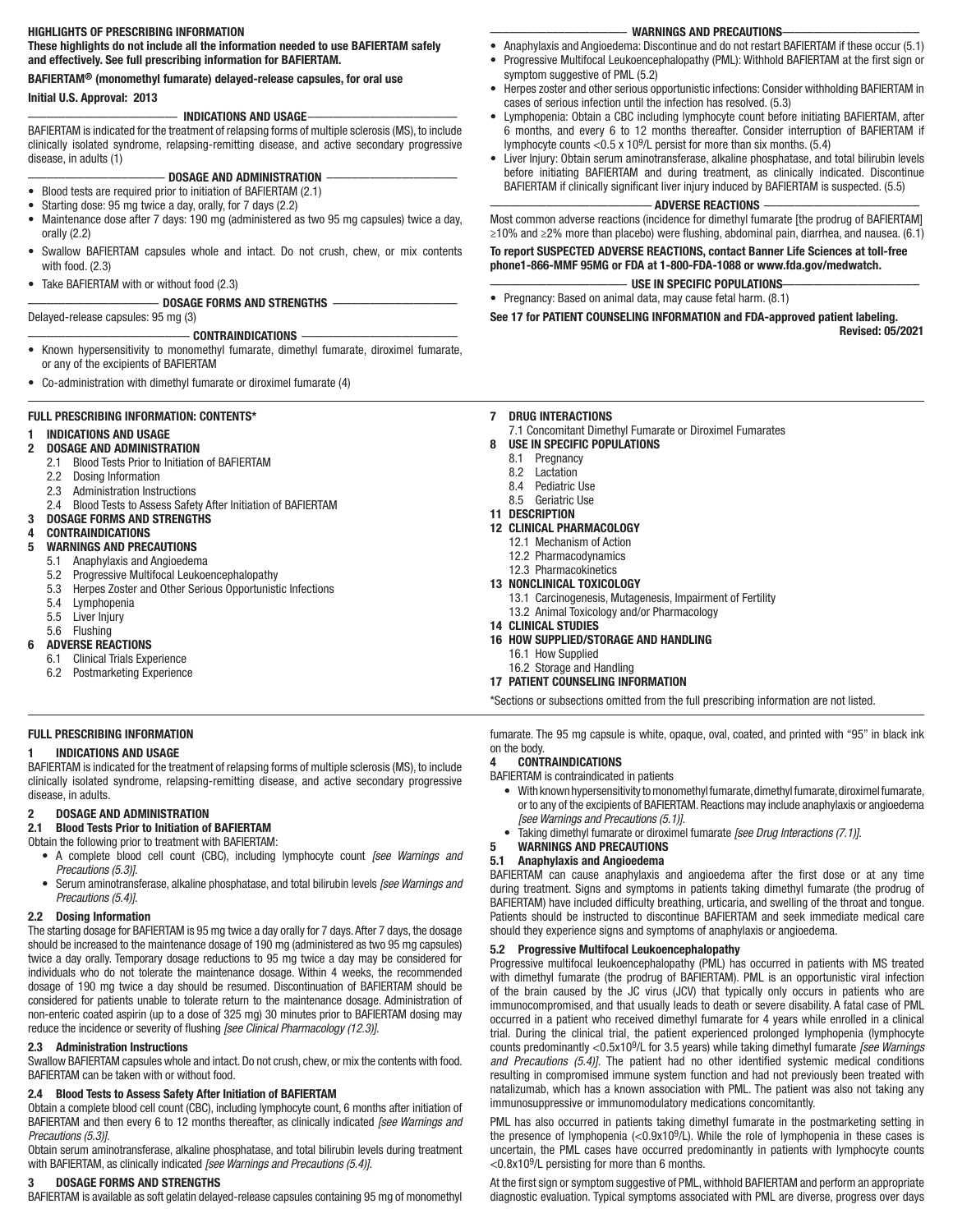to weeks, and include progressive weakness on one side of the body or clumsiness of limbs, disturbance of vision, and changes in thinking, memory, and orientation leading to confusion and personality changes.

Magnetic resonance imaging (MRI) findings may be apparent before clinical signs or symptoms. Cases of PML, diagnosed based on MRI findings and the detection of JCV DNA in the cerebrospinal fluid in the absence of clinical signs or symptoms specific to PML, have been reported in patients treated with other MS medications associated with PML. Many of these patients subsequently became symptomatic with PML. Therefore, monitoring with MRI for signs that may be consistent with PML may be useful, and any suspicious findings should lead to further investigation to allow for an early diagnosis of PML, if present. Lower PML-related mortality and morbidity have been reported following discontinuation of another MS medication associated with PML in patients with PML who were initially asymptomatic compared to patients with PML who had characteristic clinical signs and symptoms at diagnosis. It is not known whether these differences are due to early detection and discontinuation of MS treatment or due to differences in disease in these patients.

#### 5.3 Herpes Zoster and Other Serious Opportunistic Infections

Serious cases of herpes zoster have occurred with dimethyl fumarate (the prodrug of BAFIERTAM), including disseminated herpes zoster, herpes zoster ophthalmicus, herpes zoster meningoencephalitis, and herpes zoster meningomyelitis. These events may occur at any time during treatment. Monitor patients on BAFIERTAM for signs and symptoms of herpes zoster. If herpes zoster occurs, appropriate treatment for herpes zoster should be administered.

Other serious opportunistic infections have occurred with dimethyl fumarate, including cases of serious viral (herpes simplex virus, West Nile virus, cytomegalovirus), fungal (Candida and Aspergillus), and bacterial (Nocardia, Listeria monocytogenes, Mycobacterium tuberculosis) infections. These infections have been reported in patients with reduced absolute lymphocyte counts (ALC) as well as in patients with normal ALC. These infections have affected the brain, meninges, spinal cord, gastrointestinal tract, lungs, skin, eye, and ear. Patients with symptoms and signs consistent with any of these infections should undergo prompt diagnostic evaluation and receive appropriate treatment.

Consider withholding BAFIERTAM treatment in patients with herpes zoster or other serious infections until the infection has resolved *[see Adverse Reactions (6.2)]*.

#### 5.4 Lymphopenia

BAFIERTAM may decrease lymphocyte counts. In the MS placebo-controlled trials with dimethyl fumarate (the prodrug of BAFIERTAM), mean lymphocyte counts decreased by approximately 30% during the first year of treatment with dimethyl fumarate and then remained stable. Four weeks after stopping dimethyl fumarate, mean lymphocyte counts increased, but did not return to baseline. Six percent (6%) of dimethyl fumarate patients and <1% of placebo patients experienced lymphocyte counts <0.5x109/L (lower limit of normal 0.91x109/L). The incidence of infections (60% vs 58%) and serious infections (2% vs 2%) was similar in patients treated with dimethyl fumarate or placebo, respectively. There was no increased incidence of serious infections observed in patients with lymphocyte counts <0.8x109/L or <0.5x109/L in controlled trials, although one patient in an extension study developed PML in the setting of prolonged lymphopenia (lymphocyte counts predominantly <0.5x109/L for 3.5 years) *[see Warnings and Precautions (5.2)]*.

In controlled and uncontrolled clinical trials with dimethyl fumarate, 2% of patients experienced lymphocyte counts <0.5 x 109/L for at least six months, and in this group, the majority of lymphocyte counts remained <0.5x109/L with continued therapy. Neither BAFIERTAM nor dimethyl fumarate have been studied in patients with preexisting low lymphocyte counts.

Obtain a CBC, including lymphocyte count, before initiating treatment with BAFIERTAM, 6 months after starting treatment, and then every 6 to 12 months thereafter, and as clinically indicated. Consider interruption of BAFIERTAM in patients with lymphocyte counts less than 0.5 x 109/L persisting for more than six months. Given the potential for delayed recovery of lymphocyte counts, continue to obtain lymphocyte counts until their recovery if BAFIERTAM is discontinued or interrupted because of lymphopenia. Consider withholding treatment from patients with serious infections until resolution. Decisions about whether or not to restart BAFIERTAM should be individualized based on clinical circumstances.

#### 5.5 Liver Injury

Clinically significant cases of liver injury have been reported in patients treated with dimethyl fumarate (the prodrug of BAFIERTAM) in the postmarketing setting. The onset has ranged from a few days to several months after initiation of treatment with dimethyl fumarate. Signs and symptoms of liver injury, including elevation of serum aminotransferases to greater than 5-fold the upper limit of normal and elevation of total bilirubin to greater than 2-fold the upper limit of normal have been observed. These abnormalities resolved upon treatment discontinuation. Some cases required hospitalization. None of the reported cases resulted in liver failure, liver transplant, or death. However, the combination of new serum aminotransferase elevations with increased levels of bilirubin caused by drug-induced hepatocellular injury is an important predictor of serious liver injury that may lead to acute liver failure, liver transplant, or death in some patients.

Elevations of hepatic transaminases (most no greater than 3 times the upper limit of normal) were observed during controlled trials with dimethyl fumarate *[see Adverse Reactions (6.1)]*.

Obtain serum aminotransferase, alkaline phosphatase (ALP), and total bilirubin levels prior to treatment with BAFIERTAM and during treatment, as clinically indicated. Discontinue BAFIERTAM if clinically significant liver injury induced by BAFIERTAM is suspected.

## 5.6 Flushing

BAFIERTAM may cause flushing (e.g., warmth, redness, itching, and/or burning sensation). In clinical trials of dimethyl fumarate (the prodrug of BAFIERTAM), 40% of dimethyl fumaratetreated patients experienced flushing. Flushing symptoms generally began soon after initiating dimethyl fumarate and usually improved or resolved over time. In the majority of patients who experienced flushing, it was mild or moderate in severity. Three percent (3%) of patients discontinued dimethyl fumarate for flushing, and <1% had serious flushing symptoms that

were not life-threatening but led to hospitalization. Studies with dimethyl fumarate show that administration of non-enteric coated aspirin (up to a dose of 325 mg) 30 minutes prior to dosing may reduce the incidence or severity of flushing *[see Clinical Pharmacology (12.3)]*. In the BAFIERTAM studies, the presence of food did not impact the incidence of flushing.

## 6 ADVERSE REACTIONS

The following clinically significant adverse reactions are described elsewhere in the labeling:

- Anaphylaxis and Angioedema *[see Warnings and Precautions (5.1)]*.
- Progressive Multifocal Leukoencephalopathy *[see Warnings and Precautions (5.2)]*.
- Herpes Zoster and Other Serious Opportunistic Infections *[see Warnings and Precautions (5.3)]*.
- Lymphopenia *[see Warnings and Precautions (5.4)]*.
- Liver Injury *[see Warnings and Precautions (5.5)]*.
- Flushing *[see Warnings and Precautions (5.6)]*.

## 6.1 Clinical Trials Experience

Because clinical trials are conducted under widely varying conditions, adverse reaction rates observed in the clinical trials of a drug cannot be directly compared to rates in the clinical trials of another drug and may not reflect the rates observed in practice.

The data described in the following sections were obtained using dimethyl fumarate delayedrelease capsules (the prodrug of BAFIERTAM).

#### Adverse Reactions in Placebo-Controlled Trials with Dimethyl Fumarate

In the two well-controlled studies demonstrating effectiveness, 1529 patients received dimethyl fumarate with an overall exposure of 2244 person-years *[see Clinical Studies (14)]*.

The adverse reactions presented in Table 1 below are based on safety information from 769 patients treated with dimethyl fumarate 240 mg twice a day and 771 placebo-treated patients. The most common adverse reactions (incidence ≥10% and ≥2% more than placebo) for dimethyl fumarate were flushing, abdominal pain, diarrhea, and nausea

#### Table 1: Adverse Reactions in Study 1 and 2 Reported for Dimethyl Fumarate at ≥2% Higher Incidence than Placebo

| <b>Adverse Reaction</b>              | <b>Dimethyl Fumarate</b><br>240 mg Twice Daily (n=769)<br>% | Placebo (n=771)<br>℅ |
|--------------------------------------|-------------------------------------------------------------|----------------------|
| Flushing                             | 40                                                          | 6                    |
| Abdominal pain                       | 18                                                          | 10                   |
| Diarrhea                             | 14                                                          | 11                   |
| Nausea                               | 12                                                          | 9                    |
| Vomiting                             | 9                                                           | 5                    |
| Pruritus                             | 8                                                           | 4                    |
| Rash                                 | 8                                                           | 3                    |
| Albumin urine present                | 6                                                           |                      |
| Erythema                             | 5                                                           |                      |
| Dyspepsia                            | 5                                                           | 3                    |
| Aspartate aminotransferase increased | 4                                                           | $\overline{2}$       |
| Lymphopenia                          | 2                                                           | <1                   |

#### *Gastrointestinal*

Dimethyl fumarate caused GI events (e.g., nausea, vomiting, diarrhea, abdominal pain, and dyspepsia). In clinical trials, the incidence of GI events was higher early in the course of treatment (primarily during the first month) and usually decreased over time in patients treated with dimethyl fumarate compared with placebo. Four percent (4%) of patients treated with dimethyl fumarate and less than 1% of patients on placebo discontinued due to gastrointestinal events. The incidence of serious GI events was 1% in patients treated with dimethyl fumarate.

#### *Hepatic Transaminases*

An increased incidence of elevations of hepatic transaminases in patients treated with dimethyl fumarate in clinical trials was seen primarily during the first six months of treatment, and most patients with elevations had levels <3 times the upper limit of normal (ULN). Elevations of alanine aminotransferase and aspartate aminotransferase to ≥3 times the ULN occurred in a small number of patients treated with both dimethyl fumarate and in patients on placebo, and were balanced between the groups. There were no elevations in transaminases ≥3 times the ULN with concomitant elevations in total bilirubin >2 times the ULN. Discontinuations due to elevated hepatic transaminases were <1%, and were similar in patients treated with dimethyl fumarate or placebo.

#### *Eosinophilia*

A transient increase in mean eosinophil counts was seen during the first 2 months of therapy with dimethyl fumarate.

#### Adverse Reactions in Studies with BAFIERTAM (Monomethyl Fumarate)

In clinical studies, a total of 178 healthy subjects have received single doses of BAFIERTAM. The adverse reaction profile of BAFIERTAM was consistent with the experience in the placebocontrolled clinical trials with dimethyl fumarate. Taking BAFIERTAM without food may reduce the incidence of GI events.

#### 6.2 Postmarketing Experience

The following adverse reactions have been identified during post approval use of dimethyl fumarate (the prodrug of BAFIERTAM). Because these reactions are reported voluntarily from a population of uncertain size, it is not always possible to reliably estimate their frequency or establish a causal relationship to drug exposure.

Liver function abnormalities (elevations in transaminases ≥3 times ULN with concomitant elevations in total bilirubin >2 times ULN) have been reported following administration in postmarketing experience *[see Warnings and Precautions (5.5)]*.

Herpes zoster infection and other serious opportunistic infections have been reported following administration in postmarketing experience *[see Warnings and Precautions (5.3)]*.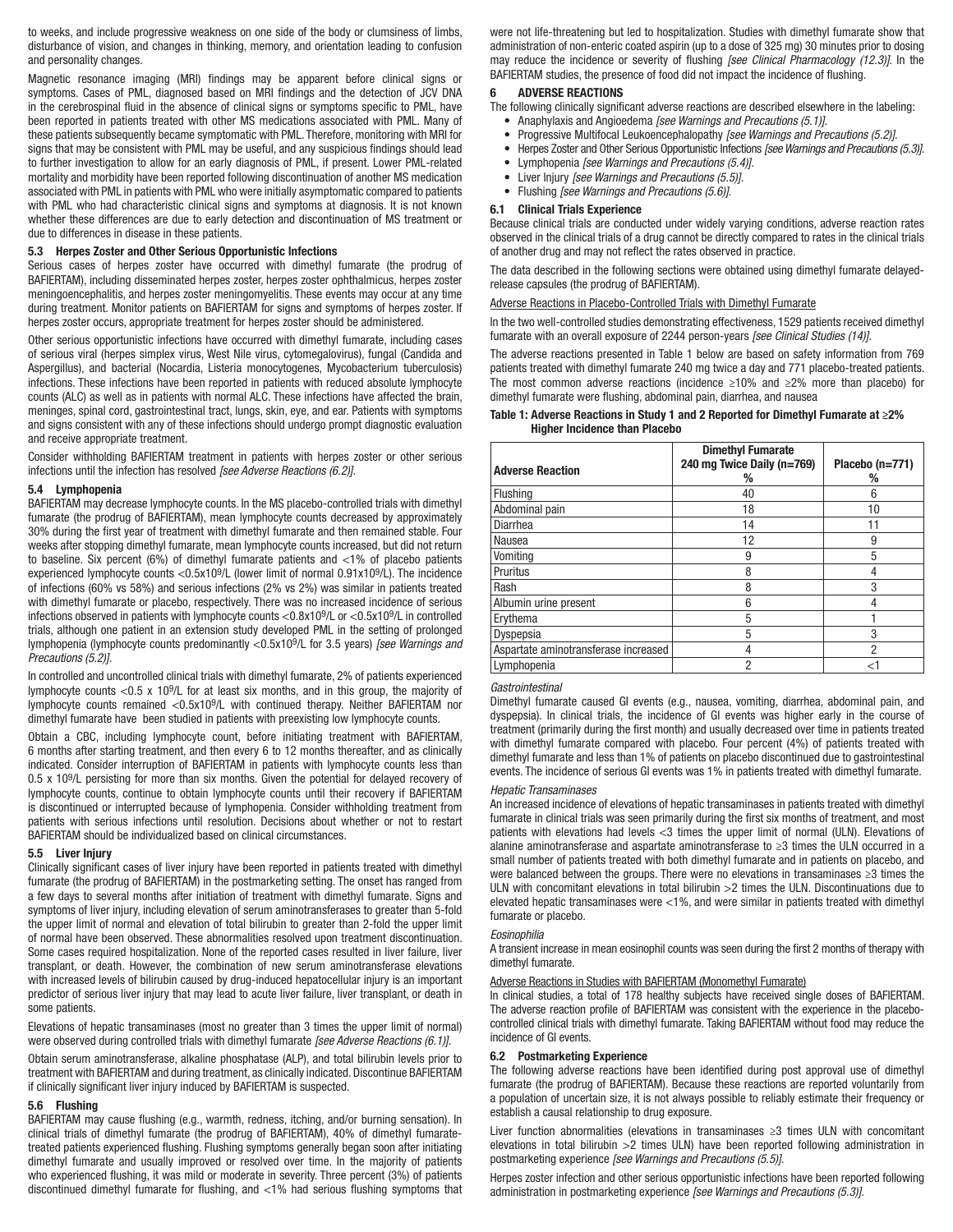## DRUG INTERACTIONS

### 7.1 Concomitant Dimethyl Fumarate or Diroximel Fumarate

Both dimethyl fumarate and diroximel fumarate are metabolized to monomethyl fumarate. Therefore, BAFIERTAM is contraindicated in patients currently taking dimethyl fumarate or diroximel fumarate. BAFIERTAM may be initiated the day following discontinuation of either of these drugs.

#### 8 USE IN SPECIFIC POPULATIONS

# 8.1 Pregnancy

#### Risk Summary

There are no adequate data on the developmental risk associated with the use of BAFIERTAM or dimethyl fumarate (the prodrug of BAFIERTAM) in pregnant women. In animals, adverse effects on offspring survival, growth, sexual maturation, and neurobehavioral function were observed when dimethyl fumarate (DMF) was administered during pregnancy and lactation at clinically relevant doses *[see Data]*.

In the U.S. general population, the estimated background risk of major birth defects and miscarriage in clinically recognized pregnancies is 2-4% and 15-20%, respectively. The background risk of major birth defects and miscarriage for the indicated population is unknown.

# Data

## *Animal Data*

In rats administered DMF orally (0, 25, 100, and 250 mg/kg/day) throughout organogenesis, embryofetal toxicity (reduced fetal body weight and delayed ossification) were observed at the highest dose tested. This dose also produced evidence of maternal toxicity (reduced body weight). Plasma exposure (AUC) for monomethyl fumarate (MMF), the major circulating metabolite, at the no-effect dose is approximately three times that in humans at the recommended human dose (RHD) of MMF (380 mg/day). In rabbits administered DMF orally (0, 25, 75, and 150 mg/ kg/day) throughout organogenesis, embryolethality and decreased maternal body weight were observed at the highest dose tested. The plasma AUC for MMF at the no-effect dose is approximately 5 times that in humans at the RHD of MMF.

Oral administration of DMF (0, 25, 100, and 250 mg/kg/day) to rats throughout organogenesis and lactation resulted in increased lethality, persistent reductions in body weight, delayed sexual maturation (male and female pups), and reduced testicular weight at the highest dose tested. Neurobehavioral impairment was observed at all doses. A no-effect dose for developmental toxicity was not identified. The lowest dose tested was associated with plasma AUC for MMF lower than that in humans at the RHD of MMF.

## 8.2 Lactation

## Risk Summary

There are no data on the presence of DMF or MMF in human milk. The effects on the breastfed infant and on milk production are unknown.

The developmental and health benefits of breastfeeding should be considered along with the mother's clinical need for BAFIERTAM and any potential adverse effects on the breastfed infant from the drug or from the underlying maternal condition.

#### 8.4 Pediatric Use

Safety and effectiveness in pediatric patients have not been established.

#### 8.5 Geriatric Use

Clinical studies of dimethyl fumarate (the prodrug of BAFIERTAM) and of BAFIERTAM did not include sufficient numbers of patients aged 65 and over to determine whether they respond differently from younger patients.

#### 11 DESCRIPTION

BAFIERTAM contains the active ingredient monomethyl fumarate, which is an unsaturated monomethyl ester. It is also known by its chemical name, fumaric acid monomethyl ester,  $(C_5H_6O_4)$ . It has the following structure:



Monomethyl fumarate is a white to off-white powder that is highly soluble in water with a molecular mass of 130.10.

BAFIERTAM is provided as soft gelatin delayed-release capsules for oral administration, containing 95 mg of monomethyl fumarate consisting of the following inactive ingredients: Glyceryl caprylate/caprate; lactic acid; polyoxyl 40 hydrogenated castor oil; and povidone K30. The capsule shell, printed with black ink, contains the following inactive ingredients: gelatin; solution of sorbitans and sorbitol; and titanium dioxide. The coating system includes the following inactive ingredients: colloidal anhydrous silica, GMCC Type 1 mono and di-glycerides, hypromellose type 2910, methacrylic acid and ethyl acrylate copolymer, polyethylene glycol (MW=400), polyvinyl alcohol part hydrolyzed, sodium bicarbonate, sodium lauryl sulfate, talc, titanium dioxide, and triethyl citrate.

## 12 CLINICAL PHARMACOLOGY

## 12.1 Mechanism of Action

The mechanism by which monomethyl fumarate (MMF) exerts its therapeutic effect in multiple sclerosis is unknown. MMF has been shown to activate the Nuclear factor (erythroid-derived 2) like 2 (Nrf2) pathway *in vitro* and *in vivo* in animals and humans. The Nrf2 pathway is involved in the cellular response to oxidative stress. MMF has been identified as a nicotinic acid receptor agonist *in vitro*.

#### 12.2 Pharmacodynamics

#### Potential to prolong the QT interval

In a placebo controlled thorough QT study performed in healthy subjects with dimethyl fumarate [the prodrug of BAFIERTAM], there was no evidence that dimethyl fumarate caused QT interval prolongation of clinical significance (i.e., the upper bound of the 90% confidence interval for the largest placebo-adjusted, baseline-corrected QTc was below 10 ms).

## 12.3 Pharmacokinetics

Pharmacokinetics of monomethyl fumarate have previously been characterized after oral administration of its prodrug, dimethyl fumarate, as delayed-release capsules, in healthy subjects and subjects with multiple sclerosis. After oral administration, dimethyl fumarate undergoes rapid presystemic hydrolysis by esterases and is converted to its active metabolite, monomethyl fumarate (MMF). Additional pharmacokinetic data of monomethyl fumarate were obtained after oral administration of BAFIERTAM, the monomethyl fumarate delayed-release capsules, in healthy subjects.

## **Absorption**

Following oral administration of BAFIERTAM 190 mg (two 95 mg monomethyl fumarate delayedrelease capsules) under fasting conditions, the median  $T_{\text{max}}$  of MMF is 4.03 hours; and the peak plasma concentration  $(C_{\text{max}})$  and overall exposure (AUC) of monomethyl fumarate are bioequivalent to those after oral administration of 240 mg dimethyl fumarate delayed-release capsule.

A high-fat, high-calorie meal did not significantly affect the overall monomethyl fumarate plasma exposure (AUC), but decreased the  $C_{\text{max}}$  of MMF by 20%, with prolonged absorption. The median  $T_{\text{max}}$  of MMF was delayed from approximately 4.0 hours to 11 hours by a high fat meal.

#### **Distribution**

From studies with dimethyl fumarate (the prodrug of BAFIERTAM), it is shown that the apparent volume of distribution of MMF varies between 53 and 73 L in healthy subjects. Human plasma protein binding of MMF is 27-45% and independent of concentration.

## **Elimination**

*Metabolism*

In humans, metabolism of MMF occurs through the tricarboxylic acid (TCA) cycle, with no involvement of the cytochrome P450 (CYP450) system. MMF, fumaric and citric acid, and glucose are the major metabolites of MMF in plasma.

#### *Excretion*

From studies with dimethyl fumarate (the prodrug of BAFIERTAM), exhalation of  $CO<sub>2</sub>$  is the primary route of elimination, accounting for approximately 60% of the dimethyl fumarate dose. Renal and fecal elimination are minor routes of elimination for MMF, accounting for 16% and 1% of the dimethyl fumarate dose respectively. Trace amounts of unchanged MMF were present in urine.

The plasma half-life of MMF is approximately 0.5 hour and no circulating MMF is present at 24 hours in the majority of individual following oral administration of BAFIERTAM 190 mg (two 95 mg monomethyl fumarate delayed-release capsules) under fasting conditions. Accumulation of MMF does not occur with multiple doses of dimethyl fumarate.

#### Specific Populations

Body weight, gender, and age differences do not require dosage adjustment.

No studies have been conducted in subjects with hepatic or renal impairment. However, neither condition would be expected to affect plasma exposure to MMF and therefore no dosage adjustment is necessary.

#### Drug Interaction Studies

No potential drug interactions with dimethyl fumarate or MMF were identified in in vitro CYP inhibition and induction studies, or in P-glycoprotein studies. Single doses of interferon beta-1a or glatiramer acetate did not alter the pharmacokinetics of MMF. Aspirin, when administered approximately 30 minutes before dimethyl fumarate, did not alter the pharmacokinetics of MMF.

## **Oral Contraceptives**

The coadministration of the prodrug of BAFIERTAM, dimethyl fumarate, with a combined oral contraceptive (norelgestromin and ethinyl estradiol) did not elicit any relevant effects in oral contraceptives exposure. No interaction studies have been performed with oral contraceptives containing other progestogens.

## 13 NONCLINICAL TOXICOLOGY

## 13.1 Carcinogenesis, Mutagenesis, Impairment of Fertility

#### Carcinogenesis

Carcinogenicity studies of dimethyl fumarate (DMF) were conducted in mice and rats. In mice, oral administration of DMF (0, 25, 75, 200, and 400 mg/kg/day) for up to two years resulted in an increase in nonglandular stomach (forestomach) and kidney tumors: squamous cell carcinomas and papillomas of the forestomach in males and females at 200 and 400 mg/kg/day; leiomyosarcomas of the forestomach at 400 mg/kg/day in males and females; renal tubular adenomas and carcinomas at 200 and 400 mg/kg/day in males; and renal tubule adenomas at 400 mg/kg/day in females. Plasma MMF exposure (AUC) at the highest dose not associated with tumors in mice (75 mg/kg/day) was similar to that in humans at the recommended human dose (RHD) of MMF (380 mg/day).

In rats, oral administration of DMF (0, 25, 50, 100, and 150 mg/kg/day) for up to two years resulted in increases in squamous cell carcinomas and papillomas of the forestomach at all doses tested in males and females, and in testicular interstitial (Leydig) cell adenomas at 100 and 150 mg/kg/day. Plasma MMF AUC at the lowest dose tested was lower than that in humans at the RHD of MMF.

#### Mutagenesis

Monomethyl fumarate (MMF) was not mutagenic in the in vitro bacterial reverse mutation (Ames) assay. MMF was clastogenic in the *in vitro* chromosomal aberration assay in human peripheral blood lymphocytes in the absence of metabolic activation. DMF was not clastogenic in the *in vivo* micronucleus assay in the rat.

#### Impairment of Fertility

In male rats, oral administration of DMF (0, 75, 250, and 375 mg/kg/day) prior to and throughout the mating period had no effect on fertility; however, increases in non-motile sperm were observed at the mid and high doses. The no-effect dose for adverse effects on sperm is similar to the recommended human dose (RHD) of DMF (480 mg/day) on a body surface area (mg/m2) basis. MMF (380 mg/day) is bioequivalent to DMF (480 mg/day).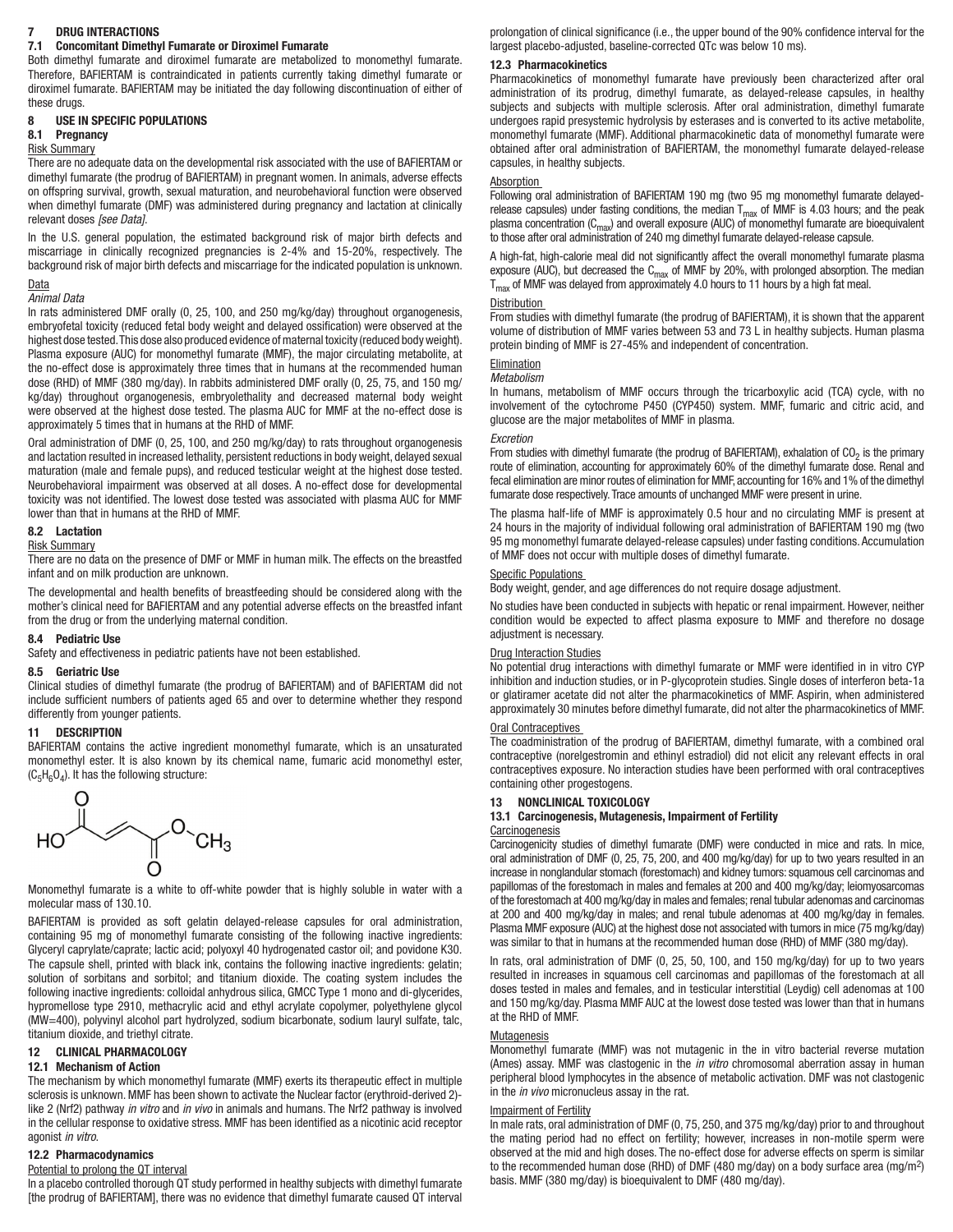In female rats, oral administration of DMF (0, 20, 100, and 250 mg/kg/day) prior to and during mating and continuing to gestation day 7 caused disruption of the estrous cycle and increases in embryolethality at the highest dose tested. The highest dose not associated with adverse effects (100 mg/kg/day) is twice the RHD for DMF on a mg/m2 basis. MMF (380 mg/day) is bioequivalent to DMF (480 mg/day).

Testicular toxicity (germinal epithelial degeneration, atrophy, hypospermia, and/or hyperplasia) was observed at clinically relevant doses in mice, rats, and dogs in subchronic and chronic oral toxicity studies of DMF, and in a chronic oral toxicity study evaluating a combination of four fumaric acid esters (including DMF) in rats.

#### 13.2 Animal Toxicology and/or Pharmacology

Kidney toxicity was observed after repeated oral administration of dimethyl fumarate (DMF) in mice, rats, dogs, and monkeys. Renal tubule epithelia regeneration, suggestive of tubule epithelial injury, was observed in all species. Renal tubular hyperplasia was observed in rats with dosing for up to two years. Cortical atrophy and interstitial fibrosis were observed in dogs and monkeys at doses above 5 mg/kg/day. In monkeys, the highest dose tested (75 mg/kg/day) was associated with single cell necrosis and multifocal and diffuse interstitial fibrosis, indicating irreversible loss of renal tissue and function. In dogs and monkeys, the 5 mg/kg/day dose was associated with plasma MMF exposures less than or similar to that in humans at the recommended human dose (RHD) of MMF (380 mg/day).

A dose-related increase in incidence and severity of retinal degeneration was observed in mice following oral administration of DMF for up to two years at doses above 75 mg/kg/day, a dose associated with plasma MMF exposure (AUC) similar to that in humans at the RHD of MMF (380 mg/day).

## 14 CLINICAL STUDIES

The efficacy of BAFIERTAM is based upon bioavailability studies in healthy subjects comparing oral dimethyl fumarate delayed-release capsules to BAFIERTAM delayed-release capsules *[see Clinical Pharmacology (12.3)]*.

The clinical studies described below were conducted using dimethyl fumarate.

The efficacy and safety of dimethyl fumarate were demonstrated in two studies (Studies 1 and 2) that evaluated dimethyl fumarate taken either twice or three times a day in patients with relapsing-remitting multiple sclerosis (RRMS). The starting dose for dimethyl fumarate was 120 mg twice or three times a day for the first 7 days, followed by an increase to 240 mg twice or three times a day. Both studies included patients who had experienced at least 1 relapse over the year preceding the trial or had a brain Magnetic Resonance Imaging (MRI) scan demonstrating at least one gadolinium-enhancing (Gd+) lesion within 6 weeks of randomization. The Expanded Disability Status Scale (EDSS) was also assessed and patients could have scores ranging from 0 to 5. Neurological evaluations were performed at baseline, every 3 months, and at the time of suspected relapse. MRI evaluations were performed at baseline, month 6, and year 1 and 2 in a subset of patients (44% in Study 1 and 48% in Study 2).

#### Study 1: Placebo-Controlled Trial in RRMS

Study 1 was a 2-year randomized, double-blind, placebo-controlled study in 1234 patients with RRMS. The primary endpoint was the proportion of patients relapsed at 2 years. Additional endpoints at 2 years included the number of new or newly enlarging T2 hyperintense lesions, number of new T1 hypointense lesions, number of Gd+ lesions, annualized relapse rate (ARR), and time to confirmed disability progression. Confirmed disability progression was defined as at least a 1 point increase from baseline EDSS (1.5 point increase for patients with baseline EDSS of 0) sustained for 12 weeks.

Patients were randomized to receive dimethyl fumarate 240 mg twice a day (n=410), dimethyl fumarate 240 mg three times a day ( $n=416$ ), or placebo ( $n=408$ ) for up to 2 years. The median age was 39 years, median time since diagnosis was 4 years, and median EDSS score at baseline was 2. The median time on study drug for all treatment arms was 96 weeks. The percentages of patients who completed 96 weeks on study drug per treatment group were 69% for patients assigned to dimethyl fumarate 240 mg twice a day, 69% for patients assigned to dimethyl fumarate 240 mg three times a day, and 65% for patients assigned to placebo groups.

Dimethyl fumarate had a statistically significant effect on all of the endpoints described above and the 240 mg three times daily dose showed no additional benefit over the dimethyl fumarate 240 mg twice daily dose. The results for this study (240 mg twice a day vs. placebo) are shown in Table 2 and Figure 1.

#### Table 2: Clinical and MRI Results of Study 1

|                                                                    | <b>Dimethyl Fumarate</b><br>240 mg BID | <b>Placebo</b> | P-value  |
|--------------------------------------------------------------------|----------------------------------------|----------------|----------|
| <b>Clinical Endpoints</b>                                          | $N = 410$                              | $N = 408$      |          |
| Proportion relapsing (primary endpoint)<br>Relative risk reduction | 27%<br>49%                             | 46%            | < 0.0001 |
|                                                                    |                                        |                |          |
| Annualized relapse rate<br>Relative reduction                      | 0.172<br>53%                           | 0.364          | < 0.0001 |
|                                                                    |                                        |                |          |
| Proportion with disability progression<br>Relative risk reduction  | 16%<br>38%                             | 27%            | 0.0050   |

## Table 2: Clinical and MRI Results of Study 1

|                                                                                                                                                    | <b>Dimethyl Fumarate</b><br><b>240 mg BID</b> | <b>Placebo</b>                | P-value  |
|----------------------------------------------------------------------------------------------------------------------------------------------------|-----------------------------------------------|-------------------------------|----------|
| <b>MRI Endpoints</b>                                                                                                                               | $N = 152$                                     | $N = 165$                     |          |
| Mean number of new or newly enlarging<br>T2 lesions over 2 years                                                                                   | 2.6                                           | 17                            | < 0.0001 |
| Percentage of subjects with no new<br>or newly enlarging lesions                                                                                   | 45%                                           | 27%                           |          |
|                                                                                                                                                    |                                               |                               |          |
| Number of Gd+ lesions at 2 years<br>Mean (median)                                                                                                  | 0.1(0)                                        | 0.8(0)                        |          |
| Percentage of subjects with<br>0 lesions<br>1 lesion<br>2 lesion<br>3 to 4 lesions<br>5 or more lesions<br>Relative odds reduction<br>(percentage) | 93%<br>5%<br>$< 1\%$<br>0<br>$< 1\%$<br>90%   | 62%<br>10%<br>8%<br>9%<br>11% | < 0.0001 |
|                                                                                                                                                    |                                               |                               |          |
| Mean number of new T1 hypointense<br>lesions over 2 years                                                                                          | 1.5                                           | 5.6                           | < 0.0001 |

## Figure 1: Time to 12-Week Confirmed Progression of Disability (Study 1)



NOTE: Confirmed progression of disability is defined as at least 1.0 point increase on the EDSS from a baseline EDSS >=1.0 confirmed for 12 weeks or at least a 1.5 point increase on the EDSS from a baseline EDSS of 0 confirmed for 12 weeks.

#### Study 2: Placebo-Controlled Trial in RRMS

Study 2 was a 2-year multicenter, randomized, double-blind, placebo-controlled study that also included an open-label comparator arm in patients with RRMS. The primary endpoint was the annualized relapse rate at 2 years. Additional endpoints at 2 years included the number of new or newly enlarging T2 hyperintense lesions, number of T1 hypointense lesions, number of Gd+ lesions, proportion of patients relapsed, and time to confirmed disability progression as defined in Study 1.

Patients were randomized to receive dimethyl fumarate 240 mg twice a day (n=359), dimethyl fumarate 240 mg three times a day (n=345), an open-label comparator (n=350), or placebo (n=363) for up to 2 years. The median age was 37 years, median time since diagnosis was 3 years, and median EDSS score at baseline was 2.5. The median time on study drug for all treatment arms was 96 weeks. The percentages of patients who completed 96 weeks on study drug per treatment group were 70% for patients assigned to dimethyl fumarate 240 mg twice a day, 72% for patients assigned to dimethyl fumarate 240 mg three times a day, and 64% for patients assigned to placebo groups.

Dimethyl fumarate had a statistically significant effect on the relapse and MRI endpoints described above. There was no statistically significant effect on disability progression. The dimethyl fumarate 240 mg three times daily dose resulted in no additional benefit over the dimethyl fumarate 240 mg twice daily dose. The results for this study (240 mg twice a day vs.